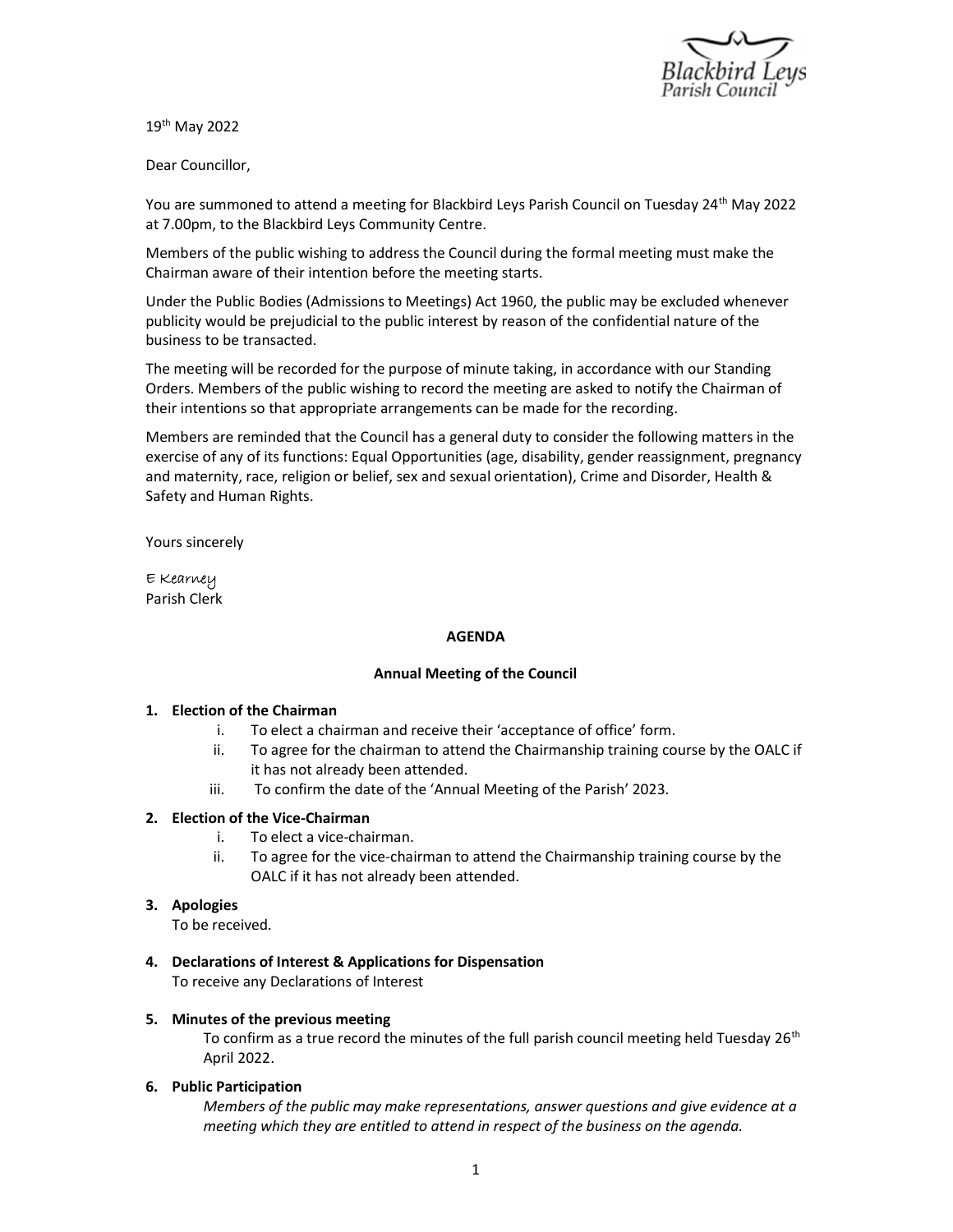

## 7. Regeneration update

To be received.

### 8. To receive Councillor Reports

Please note written reports are to be circulated before the meeting.

- 1. County & City Councillors
- 2. Parish Councillors

### 9. Planning Committee

#### To agree to -

- 1. Continue with the planning committee.
- 2. Continue with the current delegated powers/terms of reference.
- 3. Change the committee quorum from 5 councillors to 3.
- 4. Hold the planning committee meeting on the second Tuesday of the month or propose another date and time.

#### To elect the -

- 5. Members on to the Planning Committee From the elected members appoint a
- 6. Planning Committee Chairman.
- 7. Planning Committee Vice Chairman.
- 8. Planning Committee minute-taker.

### 10. Staffing Committee

- 1. To agree to continue with the staffing committee.
- 2. To agree the terms of reference for the committee To elect the following roles -
- 3. Staffing Committee Chairman.
- 4. Two councillors to serve on the Staffing Committee.
- 5. An alternative member to the Staffing Committee (this is in case one of the other two councillors cannot attend).
- 6. To agree the clerk's annual appraisal date to be held in the first week in October 2023.
- 7. To agree for appraisal training for the Staffing Committee members if they have not already attended

#### 11. Grants Working Group

- 1. To agree to continue with the grants working group
- 2. To appoint members to the grants working group.
- 3. To agree the first meeting date as the first week in February 2023, to review the January 2023 applications.

#### 12. Strategic Aims Working Group

- 1. To agree to continue with the Strategic Aims Working Group.
- 2. To appoint members.
- 3. To agree a date in the first week in June 2022 to work on the 2022-23 aims.

#### 13. Events Working Group

- 1. To agree to continue with the Events Working Group.
- 2. To appoint members.
- 3. To agree to meet on Tuesday 31st May 2022, time to be confirmed.

#### 14. Jubilee Event

To agree to co-host the Queen's Jubilee bring-your-own-picnic event, and to award up to £1000 to cover the costs, to ratify decision via email.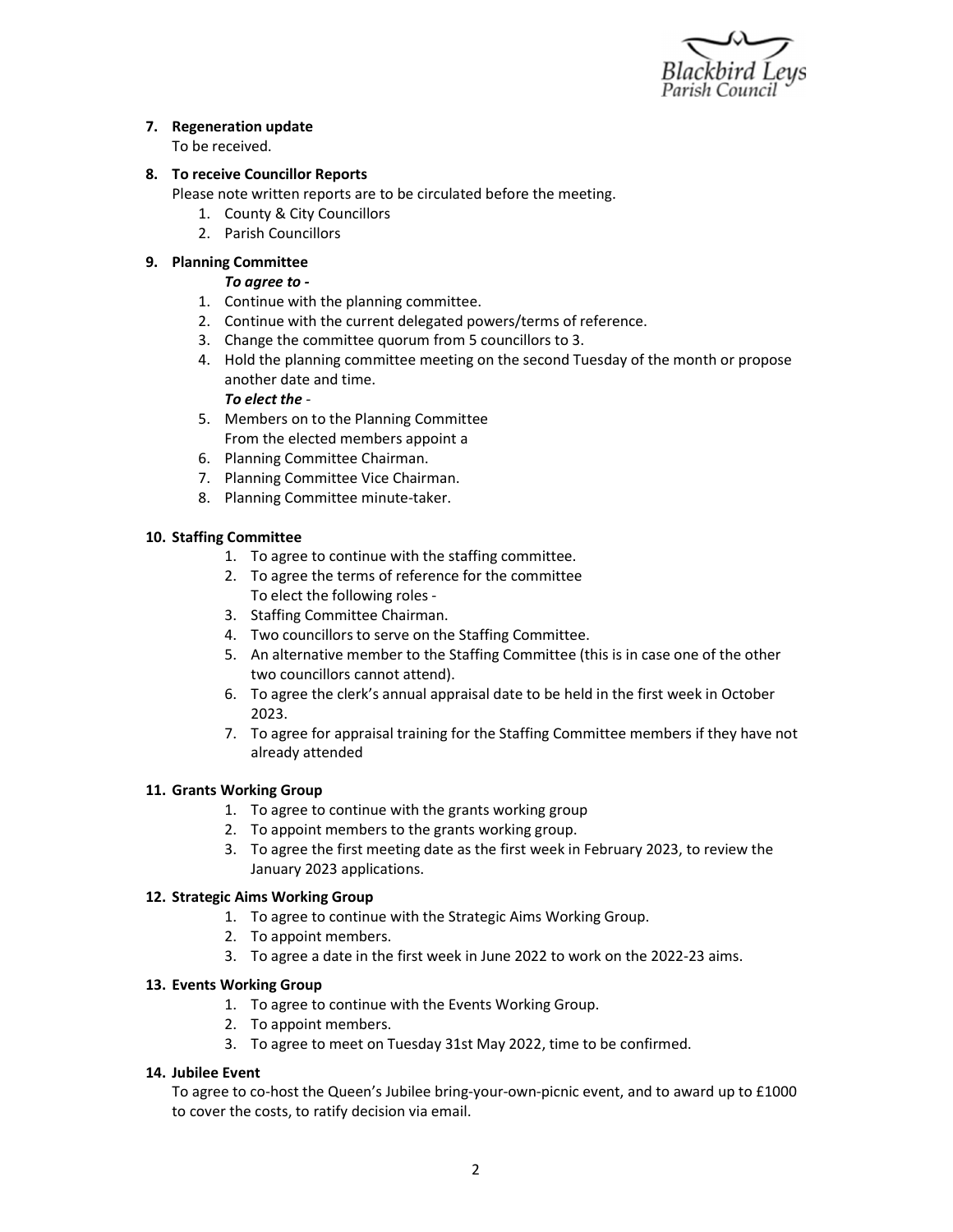

#### 15. Policies, Procedure and Document review

- To review and accept the
	- 1. Risk Assessment
	- 2. Asset Register.
	- 3. Standing Orders 2018.
		- i. To appoint the Clerk as the Data Protection Officer.
	- 4. The Complaints Procedure.
	- 5. Financial Regulations 2019
	- 6. Vexatious Complaints policy.
	- 7. The Representative's Protocol.
	- 8. The Freedom of Information policy.

## 16. Representatives

To appoint a councillor to act as a representative for the following portfolios, as per the Representative Protocol.

- 1. Planning
- 2. Health and wellbeing
- 3. Environment
- 4. To reappoint Cllr Nowland as the representative for the Oxford City Council Standards Committee.

# 17. Outside Groups

To agree to receive a report from

1. Neighbourhood Watch

# 18. Year End Audit figures 2021-22 (AGAR Figures)

To review and note the

- 1. Annual Internal Audit Report 2021-22
- 2. Annual Governance Statement
- 3. Signed Accounting Statement
- 4. Statement of Variances
- 5. Clerk to advise of restatement of figures from 2020-21.
- 6. Clerk to confirm the dates of Electors rights

## 19. Planning Applications

To review the following application from Oxford City Council

|    | Application                                                                                                                                                                                                                                                                       | <b>Address</b>                                                                           | Ward                     | <b>Deadline</b> |
|----|-----------------------------------------------------------------------------------------------------------------------------------------------------------------------------------------------------------------------------------------------------------------------------------|------------------------------------------------------------------------------------------|--------------------------|-----------------|
| 1. | 22/00694/CT3 DEL<br>Renewal and relocation of 3no. bin<br>stores and associated landscaping.                                                                                                                                                                                      | 201 To 223 225 To 247<br>And 249 To 271<br>Field Avenue<br>Oxford<br>Oxfordshire OX4 6PG | <b>Blackbird</b><br>Leys | 27.05.2022      |
| 2. | 22/01089/FUL DEL<br>Erection of a single storey rear<br>extension. Reconstruction of the roof<br>and formation of 1no rear dormer in<br>association with a loft conversion.<br>Insertion of 3no rooflights to the front<br>elevation. Alterations to the existing<br>front porch. | 66 Watlington Road<br>Cowley Oxford<br>Oxfordshire OX4 6SR                               | Blackbird<br>Leys        | 12.06.2022      |